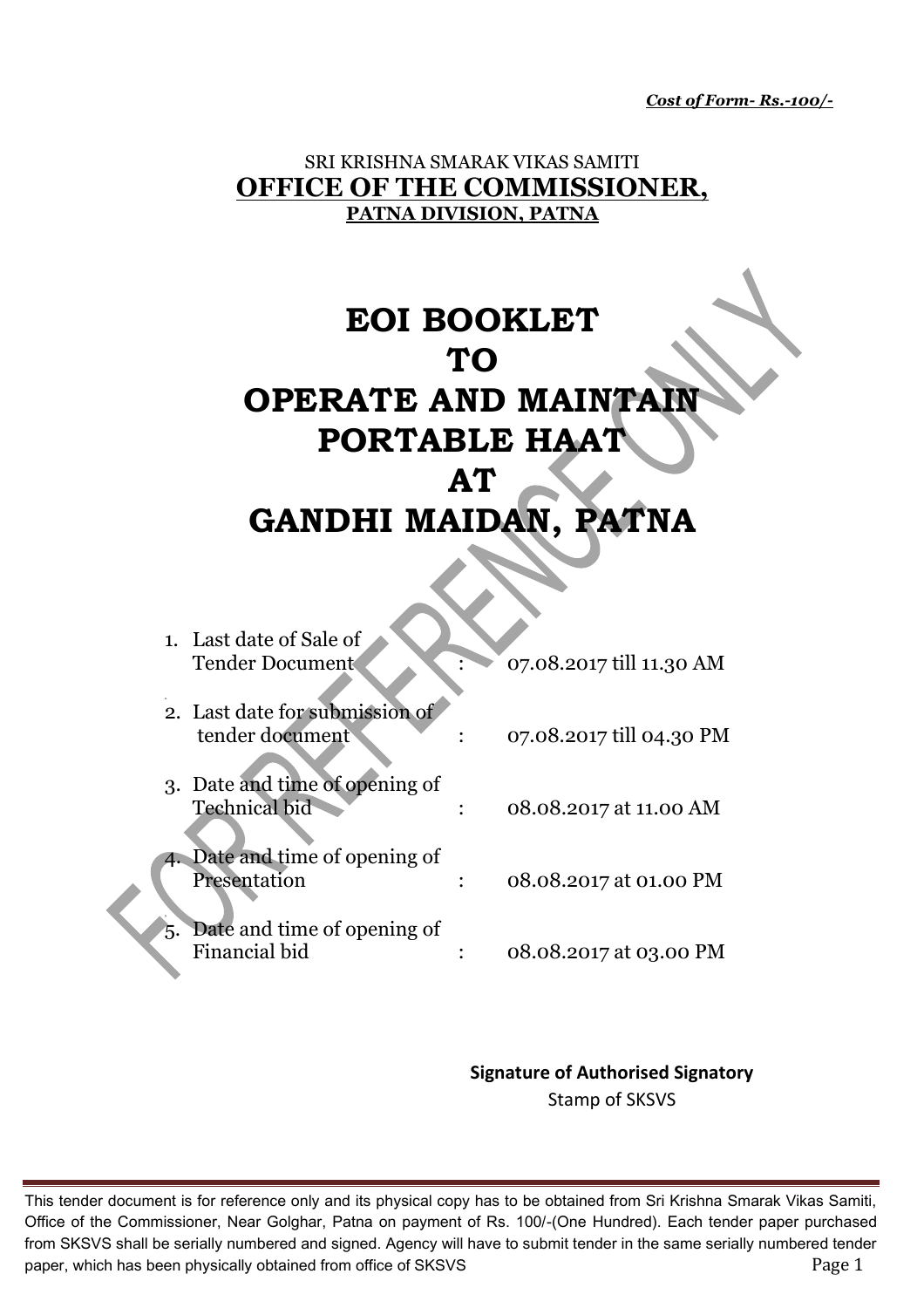# **INTRODUCTION**

Sri Krishna Smarak Vikas Samiti (SKSVS) is a non-profit society registered under the Society Registration Act 21, 1860. It is a body bestowed with authority for management of Gandhi Maidan and Sri Krishna Memorial Hall, Patna.

The proposed Portable Haat envisages a composite shopping facility with seating arrangement, landscaping, etc. It is conceptualized not only for providing excellent shopping facility under one platform but also for promotion of traditional artistry, handicraft items, Madhubani painting, Sujni embroidery etc. All structure and materials proposed shall be eco-friendly in nature and should have garbage disposal under one umbrella and implemented most hygienically:

SKSVS is seeking a professional agency to operate and maintain portable Haat at Gandhi Maidan, Patna. Hence this Expression of Interest (EOI) is called from the interested and suitable company/ firm/agency.

## **Description of Portable Haat at Gandhi Maidan**

Total space is approx 9000 (nine thousand) sq.ft. in Gandhi Maidan, Patna near Gate No. 8 and Gate No. 10 will be used for setting-up portable/ mobile Haat. SKSVS would provide designated places in Gandhi Maidan for parking of portable/ mobile Haat van/ wagon. Space levelling for Portable Haat area will be done by SKSVS. The operational timing of the Portable/mobile Haat should be:-

| a. Summer (April to October) |  | 6.00 AM to 9.30 PM |
|------------------------------|--|--------------------|
|------------------------------|--|--------------------|

b. Winter (November to March) : 6.00 AM to 9.00 PM

which can be changed from time to time as per the emergent situation or necessity.

The portable/ mobile Haat van/ wagon shall move in and out of Gandhi Maidan premises everyday as per the operational timing of the Portable Haat.

# **Eligibility Criteria**

Expression of Interest (EOI) shall be evaluated in three stages :-

- $\triangleright$  Only the technically qualified bidder shall be invited for the presentation.
- $\triangleright$  The agency has to provide detail plan, design/operation of the Portable Haat through proper presentation and has to provide hard copy of the same. There will be 50 marks for presentation
- $\triangleright$  Financial bid of only those agencies shall be opened which obtain 25 marks or more in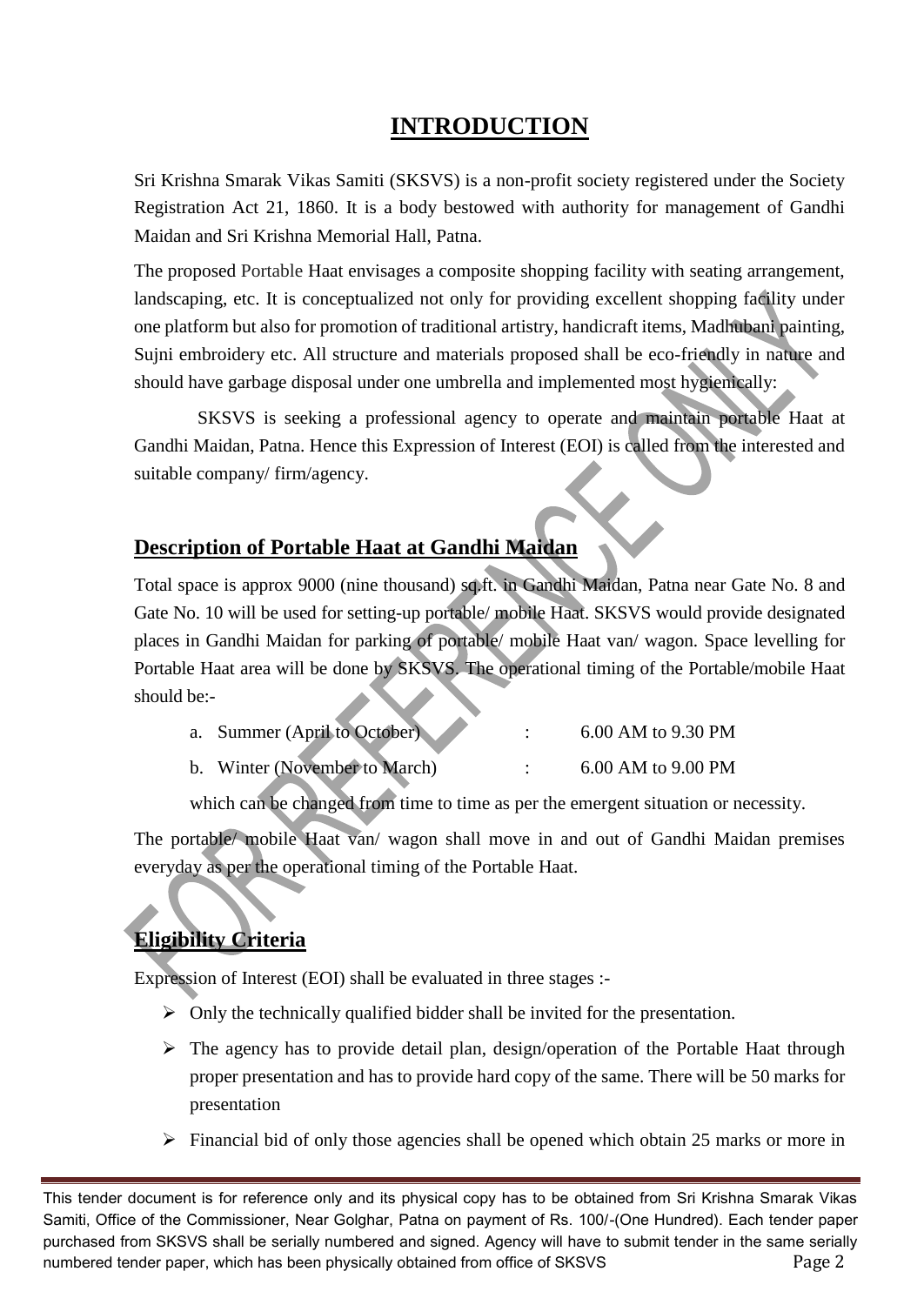the presentation.

#### 1. *Technical evaluation of proposal*

- (a) Annual Turnover during the last 3(three) years  $(2013-14, 2014-15 \& 2015-16)$  should be a minimum Rs. 10,00,000/- (average) - Details to be attached.
- (b) EMD of Rs. 5,000/- (Five thousand only)- To be attached.
- (c) Photocopy of PAN Card To be attached.

#### 2. *Presentation of plan, concept/layout, design and operation of Portable Haat.*

#### 3. *Financial Bid (Separate sealed envelope)*

The Agency shall be selected after fulfilling the terms & conditions of the technical bid and the bidder who offers the highest amount will be considered.

Financial proposal would be the net amount payable to SKSVS on a monthly basis.

SKSVS reserves the right to verify the claims made by the Bidders and to carry out the capability assessment of the Bidders and the SKSVS decision shall be final in this regard. SKSVS may, in its absolute discretion, waive any of the conditions and/or requirements in the EOI in respect of any or all of the bidders.

## **Obligations of the Portable Haat agency**

- 1. The Agency shall use only the space ear marked for the Portable Haat, and shall not use any other space for any other purposes or for any advertisement except display of name of its shop / items.
- 2. The Agency shall use space for parking of potable van and sale of items as specified on the ground.
- 3. The proposed portable Haat at Gandhi Maidan must strive to carve out a distinct identity for itself in tune with the local ecology, environment and ambience. It is not meant to add up to "one more shopping destination" rather it has to orient itself on the USP of "shopping for quality artistry". There would be absolutely no compromise on this USP for the proposed Portable Haat.

All structure and materials proposed shall be eco-friendly in nature and appropriate market arrangement, garbage disposal under one umbrella and implemented most hygienically and comprising of some or all of the following items of sale:

- a. All handicraft and handloom products .
- b. Sujini Embroidery.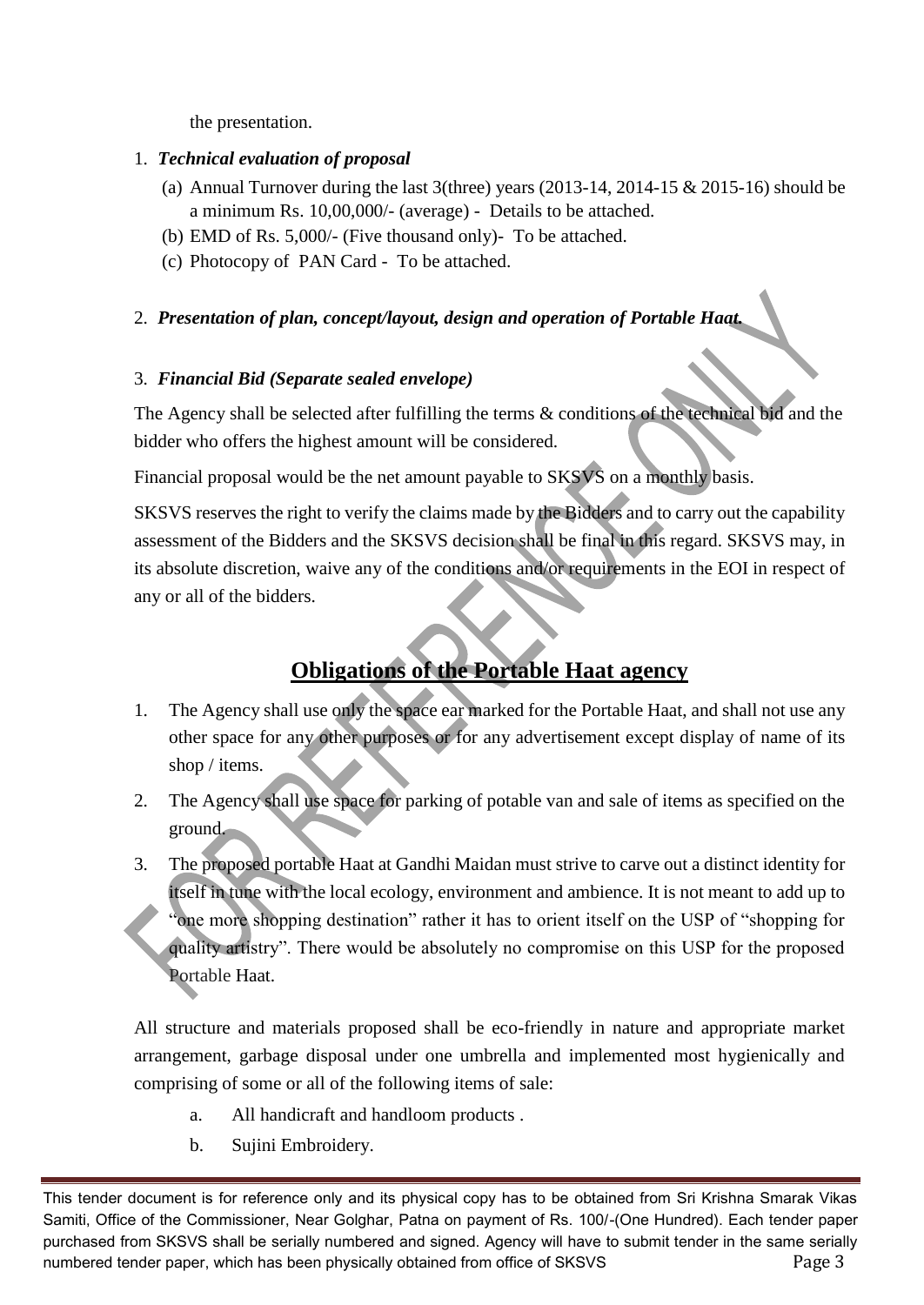- c. Khatwa Embroidery product.
- d. Lac Bangles- Lahathi, Kiri, Tribal Jewellery
- e. Madhubani Painting.
- f. Manjusha art of Angika Art Product.
- g. Tikuli Art Product.
- h. Zarri / Kasida Art Product.
- i. Bamboo products.
- j. Wooden Art Product.
- k. Stone/ wood carving.
- l. Brass items.
- m. Artistic Pottery items.
- n. Terracotta Art Product.
- o. Sikki grass Art.
- p. Bhagalpur/ Tussar Silk Product.
- q. Jute craft.
- r. Boutique
- s. All traditional artistry.

In addition to above certain other items for sale can also be permitted by SKSVS for sale in its discretion.

Designing, painting, decoration of the portable shop is to be done artistically for conspicuous display of local art. All such portable shops are to be evenly designed and mutually synchronized for a nice outlook and feel.

All these have to be executed after getting clearance from SKSVS. The Agency shall not sell any other items without permission from SKSVS. SKSVS holds all rights to either allow or not to allow selling of any item/s.

- 4. The Agency shall not sell substandard/ poor product/ item.
- 5. The agency is responsible for maintaining cleanliness and hygiene at the area at all times.

## **Declaration of Successful Bidder**

SKSVS may either choose to accept the proposal of the successful tenderer or invite him for negotiations. Approval of the proposed plan, design and operation of the portable Haat would require approval from SKSVS before the bidder is declared successful. The plan, design and operation can be amended or modified by SKSVS.

Upon acceptance of the proposal of the tenderer financially qualified with or without negotiations, SKSVS shall declare the tenderer as the successful bidder.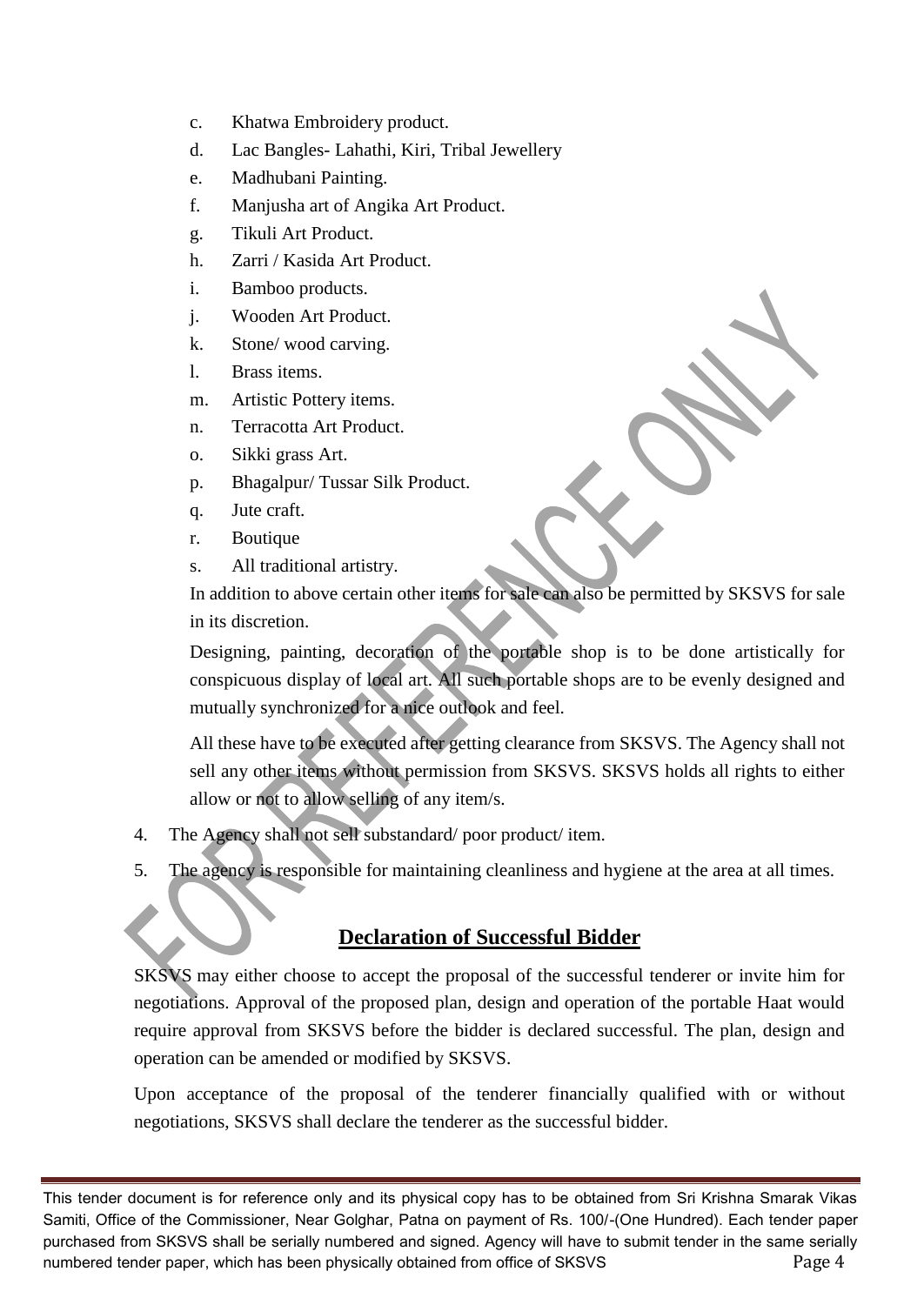## **Notification**

SKSVS will notify the Successful Bidder by a Letter of Award (LOA) that its Proposal has been accepted.

## **Right to accept or reject proposal**

SKSVS reserves the right to accept or reject any or all of the Proposals without assigning any reason. SKSVS reserves the right to invite revised Proposals from Bidders with or without amendment of the Tender Document at any stage, without liability or any obligation for such invitation and without assigning any reason.

## **Terms and Conditions**

- 1. The SKSVS shall provide the scheduled space to the Agency for 11 months. The agreement will be made and executed for 11 months only commencing from the date of this agreement may be further extended upto 2 (two) years at the sole discretion of S.K.S.V.S and subject to the satisfactory performance of service of the Portable Haat and proper fulfillment of all the terms and conditions and subject to decision of SKSVS.
- 2. The Agency will have to pay the fixed monthly rent to the SKSVS. The Agency shall pay the agreed monthly charges (as per financial bid) in advance by  $5<sup>th</sup>$  day of every month by means of D.D drawn in favour of SKSVS.
- 3. The successful Agency shall give bank guarantee/DD from the Nationalized bank located in Patna of Rupees Five Lakhs as security, which shall be valid for 3 years and shall be returned to the Agency after the expiry/termination of the allotment period.
- 4. The SKSVS has the right to stop the functioning of the Portable Haat for some reasons. The rent charges for those days will be deducted proportionate to the monthly rent.
- 5. If there is any damage to any public property/ facility at Gandhi Maidan or any payments due to SKSVS or any demand from any authority to SKSVS regarding dues payable by the Agency, the Bidder shall be liable to pay the same, failing which SKSVS will take action against the Agency. SKSVS can also encash the bank guarantee held in security to realize this payment.
- 6. The Agency shall obtain prior permission of SKSVS before carrying out any modifications of structures or before putting any furniture and fixtures in the Portable Haat area/ structure.
- 7. Inspection of the Portable Haat area/space may be conducted by any officer/ employee of SKSVS at any time and day. All damages/breakages etc. noticed by this team will be set right by Agency within a fortnight, failing which SKSVS will carry out repairs/ renovation works and debit the cost to Agency.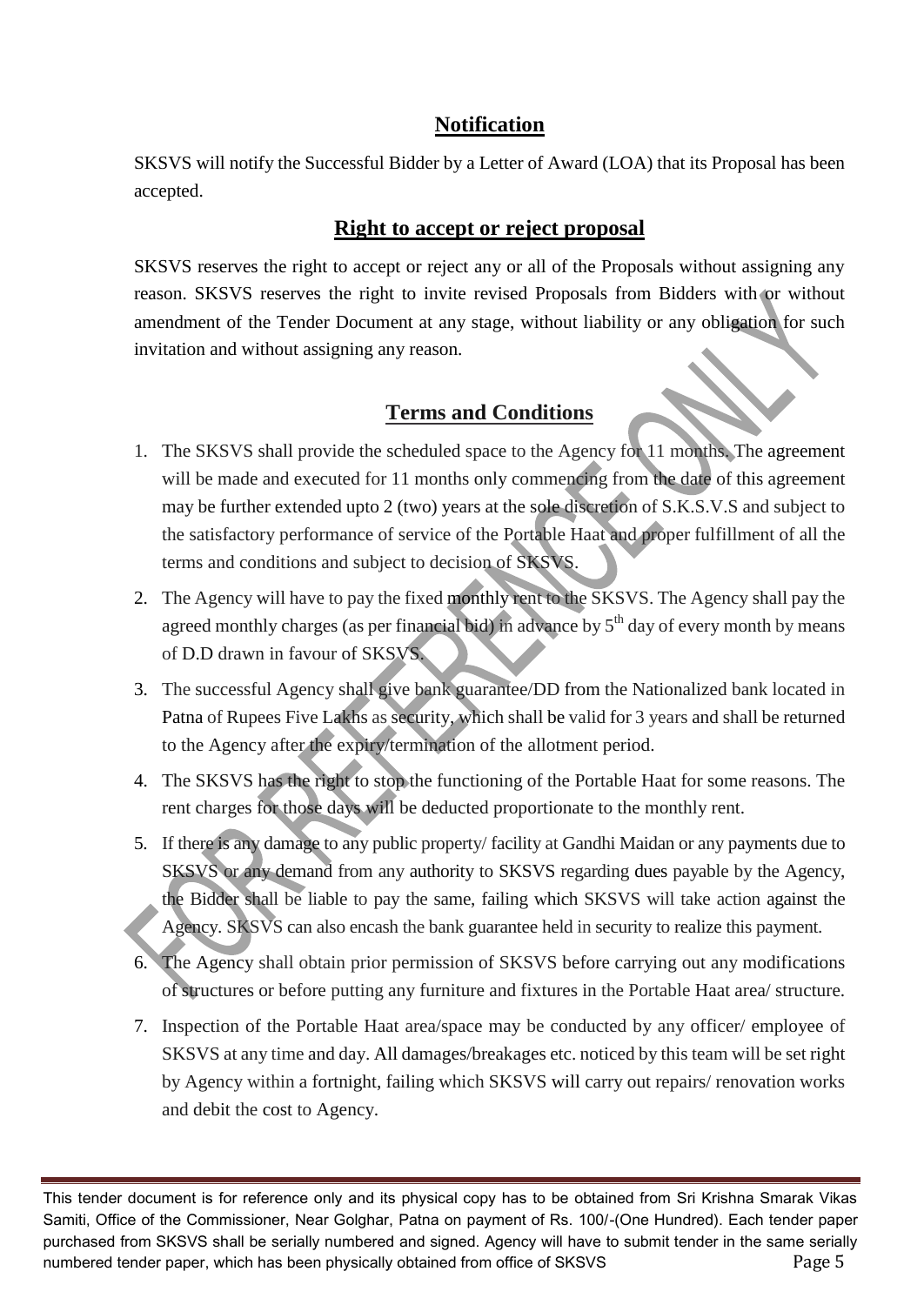- 8. The Agency shall obtain all necessary and statutory permissions and licenses from various departments like fire department/Goods & Services Tax department and any other concerned departments for running the Portable Haat.
- 9. The Agency shall pay Electricity charges, water bill and all other dues related to Portable Haat.
- 10. The operation of the Portable Haat timings shall be as per directions of SKSVS.
- 11. The Agency shall hand back the Portable Haat space along with adjoining infrastructure in original condition to the SKSVS.
- 12. The Agency shall carry out only the specified approved activities in and around the Portable Haat and shall not carry any unspecified activities in contravention with the agreement. If the Agency indulges in carrying out any unapproved activities the SKSVS shall be at liberty to cancel the agreement after giving fifteen (15) days written notice to the Agency.
- 13. The Agency shall maintain and develop the Portable Haat without causing any damage to the park, its surroundings and the environment during the period of agreement.
- 14. The SKSVS reserves the right to cancel allotment at any point of time after giving fifteen (15) days written notice to the Agency and also the right to inspect and control the development and operational work undertaken by the Agency at all times and the Agency shall obey the orders and directions issued by the SKSVS in the developmental work of the Portable Haat. However, in emergent/exceptional circumstances, the operation of the Portable Haat can be stopped by SKSVS without any prior notice.
- 15. The Portable Haat should be attractive, hygiene in nature with a special look.
- 16. Complete hygiene and Cleanliness has to be maintained in the allotted area. Any litter thrown anywhere in the park area due to the activities of the Person/Firm/Agency has to be cleared/collected by the Agency only.
- 17. The agency has to provide its GST registration paper on or before 30 days of receiving the Letter of Award (LOA) from the SKSVS.
- 18. Selling of any tobacco products is completely banned inside the premises.
- 19. Any other condition found necessary by management shall be included after discussion in the agreement.
- 20. The above Terms and Conditions are included in the agreement.

Agency agreeing the above terms and conditions, satisfying the above eligibility conditions and interested in running the above activities should give the **financial** bid with their agency profile.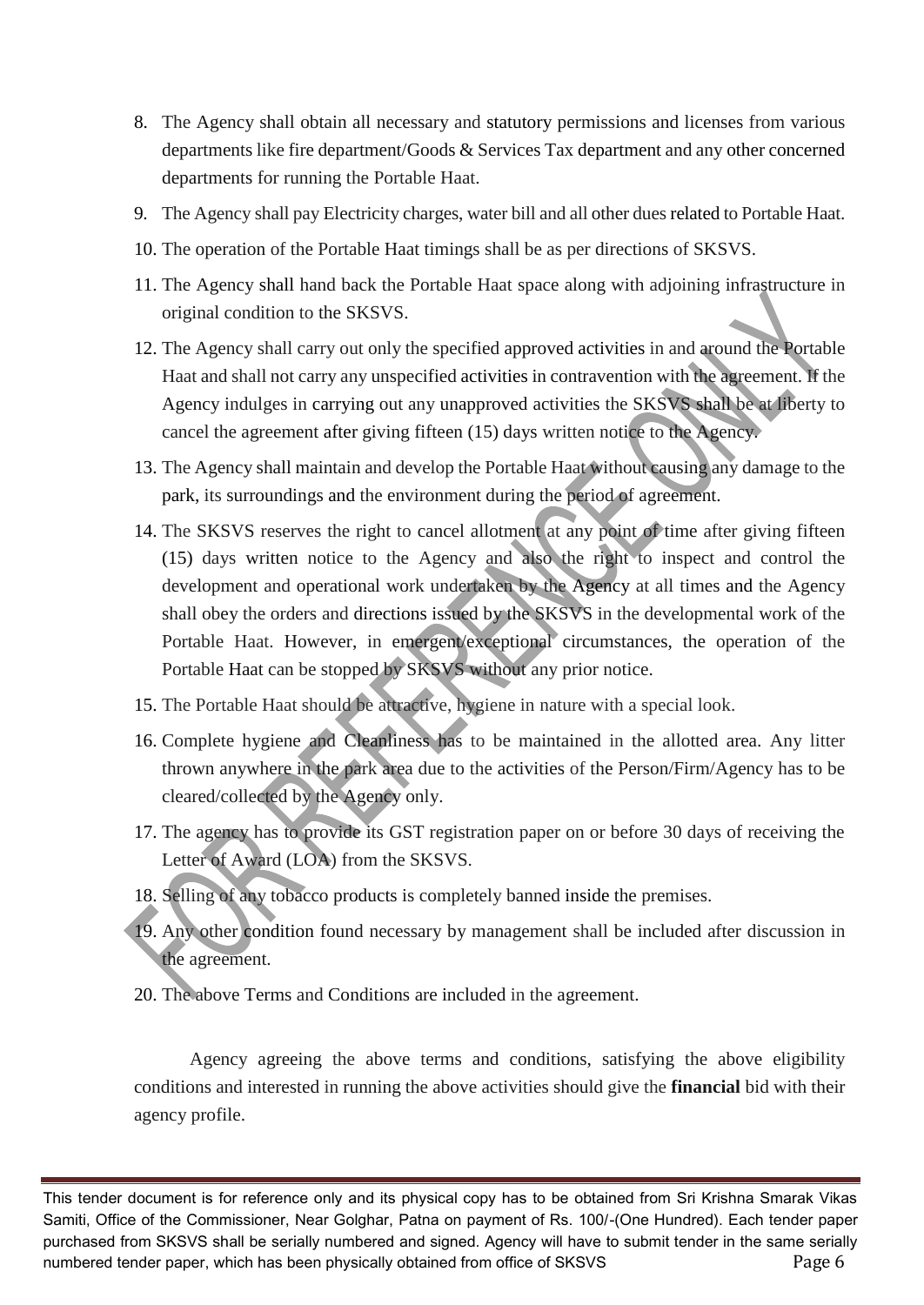#### **Technical Bid Particulars of the Company/ Firm (Please submit along with documentary evidence)**

A bidder shall submit Technical Bid and Financial Bid in separate sealed envelopes contained in another envelope containing both the Financial and Technical Bid. A bidder shall not submit more than one bid.

| S.No. | <b>Particulars</b>                                                                                                                     |                                      |     |      |
|-------|----------------------------------------------------------------------------------------------------------------------------------------|--------------------------------------|-----|------|
| 01    | Name of the Company/Firm /<br>Agency                                                                                                   |                                      |     |      |
| 02    | Type of the Company whether,<br>Proprietorship, Partnership Etc.                                                                       |                                      |     |      |
| 03    | Address<br>of<br>and<br>the<br>Name<br>Proprietor/Partners/Directors of<br>the Company.                                                | (i)<br>(ii)<br>(iii)                 |     |      |
| 04    | Registered Office Address and<br>Telephone / Mobile Number &<br>Email address.<br>Local Contact Address/<br>Telephone / Mobile Number. |                                      |     |      |
| 05    | Turnover of the Company/ Firm<br>during the last 3 years.                                                                              | 2013-14                              | Rs. | Lakh |
|       |                                                                                                                                        | 2014-15                              | Rs. | Lakh |
|       |                                                                                                                                        | 2015-16                              | Rs. | Lakh |
| 06    | <b>Service Tax Registration Paper</b><br>(Photocopy)                                                                                   |                                      |     |      |
| 07    | PAN Card (Photocopy)                                                                                                                   |                                      |     |      |
| 08    | <b>EMD</b> Details                                                                                                                     | Amount<br>DD No.<br><b>Bank Name</b> |     |      |

## **Signature of the applicant with Seal**